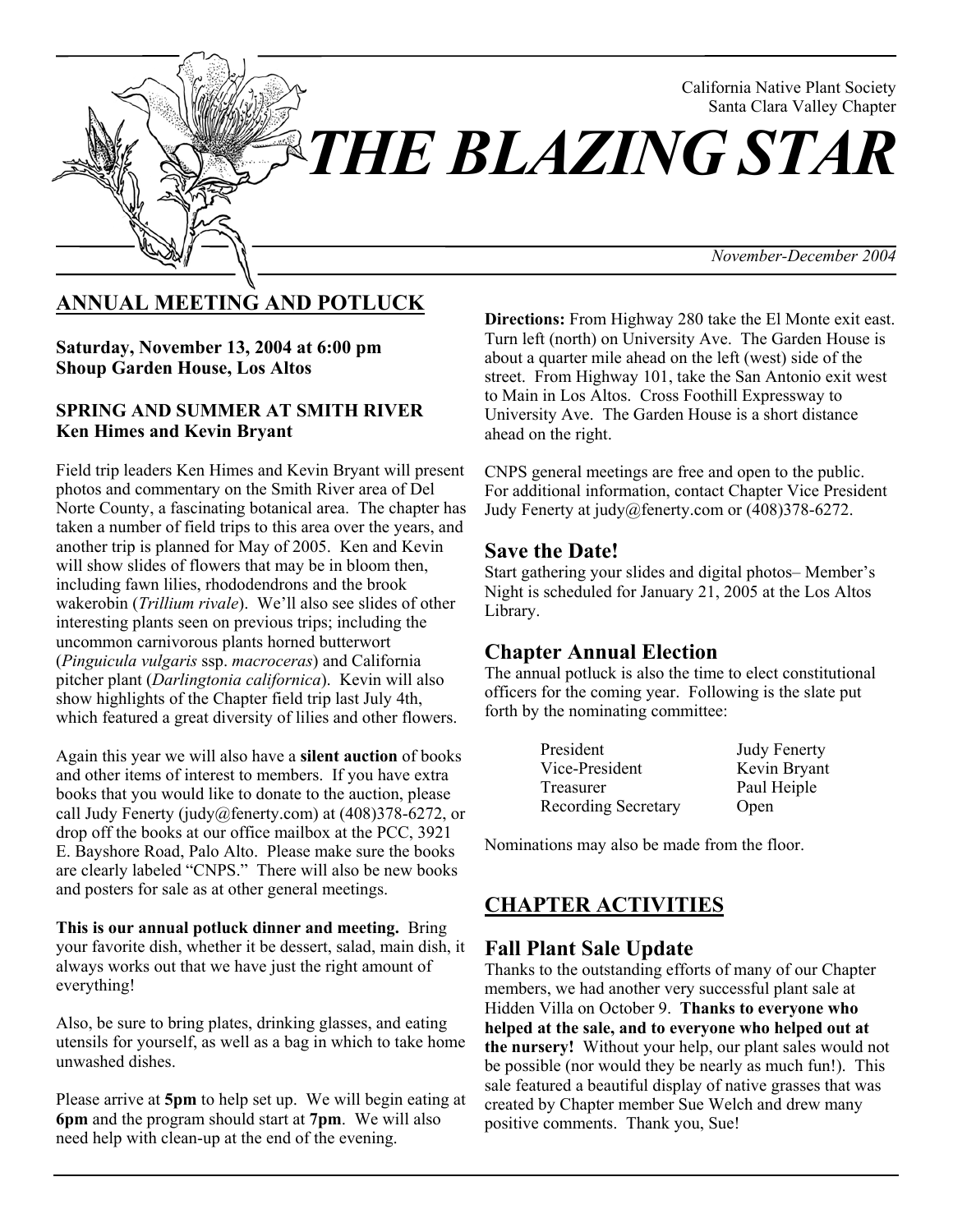Our Spring Plant Sale will be held on **Saturday, May 14, 2005**, at Hidden Villa. There are many ways to help, and we encourage everyone to come and join in. Help is always needed on **Wednesdays** at the nursery (see the article in this issue), and future issues of the *Blazing Star* will list the many ways you can volunteer to help during the Spring Plant Sale.

Thanks again to everyone for helping to make our Fall Plant Sale another success!

## **Native Plant Nursery**

Come help Chapter volunteers grow plants at Hidden Villa for the spring sale and beyond. Our regular native plant nursery work sessions take place every **Wednesday** from **noon to 4pm**.

If you missed out on the sale, plants can still be purchased at the nursery on Wednesdays until December 1.

For more information, contact Jean Struthers at (650)941- 2586 or JeanStruthers@aol.com; or Ray Deutsch at  $(650)365-6136$  or henrymarsh $@$ yahoo.com.

**Directions**: Hidden Villa is located on Moody Road west of Foothill College. From Hwy 280 in Los Altos Hills, take the Moody Road exit and head west. Two miles west of Foothill College, look for the Hidden Villa sign and driveway on the left. Proceed over the bridge, and park in the visitor center parking lot to your right. The Native Plant Nursery is at the greenhouse just beyond the visitor center.

## **Native Gardening Database Project**

Our native gardening database project is well underway. Thank you to all who have volunteered to help gather the information that we need!

This project will allow us to produce attractive signs that will include color photographs and gardening requirements, which will help us improve our sales and provide needed information to our plant sale customers. The information will also be available on the Internet, helping us to educate the public about gardening with native plants.

Your help is needed, too! We are gathering information about growing the plants that we sell, and we need good digital photographs. Those who are growing native plants in their gardens can help by letting us take pictures of the plants they grow.

Details about the information and photographs we need are available at **janet.gomez.net/GWN/HorticulturalDB** or by contacting Janet Gomez at (408)978-2984 or jgomez51@sbcglobal.net.

## **Gardening With Natives**

Gardening with Natives meets monthly and includes a mix of seasoned native plant gardeners as well as beginners. Newcomers are always welcome.

Our next meeting will be **Wednesday November 3 at 7:30 pm**. The topic will be Butterfly Gardening, a talk and slide show by **John Steiner.** We'll meet in the Prusch Park Meeting Room, 647 S. King Road, in San Jose. **Note the changed date and location.**

How can you attract butterflies to your California garden? What are some sure-fire plants for these magnificent creatures? Find out at this talk and slide show by lepidopterist John Steiner, author of "Butterflies of the San Francisco Bay Region", and the leader of the South Bay butterfly count. He teaches Native Plant Identification at Cañada College and Biology at College of Alameda, and has worked at the Don Edwards National Wildlife Refuge.

The December meeting is TBD. Check the GWN email list for details.

Contact Stephanie Morris at StephLMorris@hotmail.com or (408)371-9376, to be added to the GWN newsletter email list, provide input, or receive more information.

### **Directions to Prusch Park:**

From 280: Take 280S to San Jose until it becomes 680N (just after the 101 interchange). Take King Road exit. Turn right on King. Take the first driveway on the right into Prusch Park.

From 101: Take 101S to San Jose. Take Story Rd. East exit (NOT West). Go east on Story. Turn left on King. Turn left into Prusch Park just before road goes under the 680 freeway.

# **Keying with Natives**

Join us on the last **Friday** evening of every month, from **6:30pm - 8:30pm** to learn about keying out local plants. We meet at the PCC building in Palo Alto. The next meeting will be on **November 26.** We will skip the December meeting.

Please bring a locally collected plant with flower or fruit if available, and an interest in learning how to key out or identify local plants. Often we are joined by local experts such as Sally Casey! Microscopes, lamps and keying books are supplied but if you have your own you're encouraged to bring them.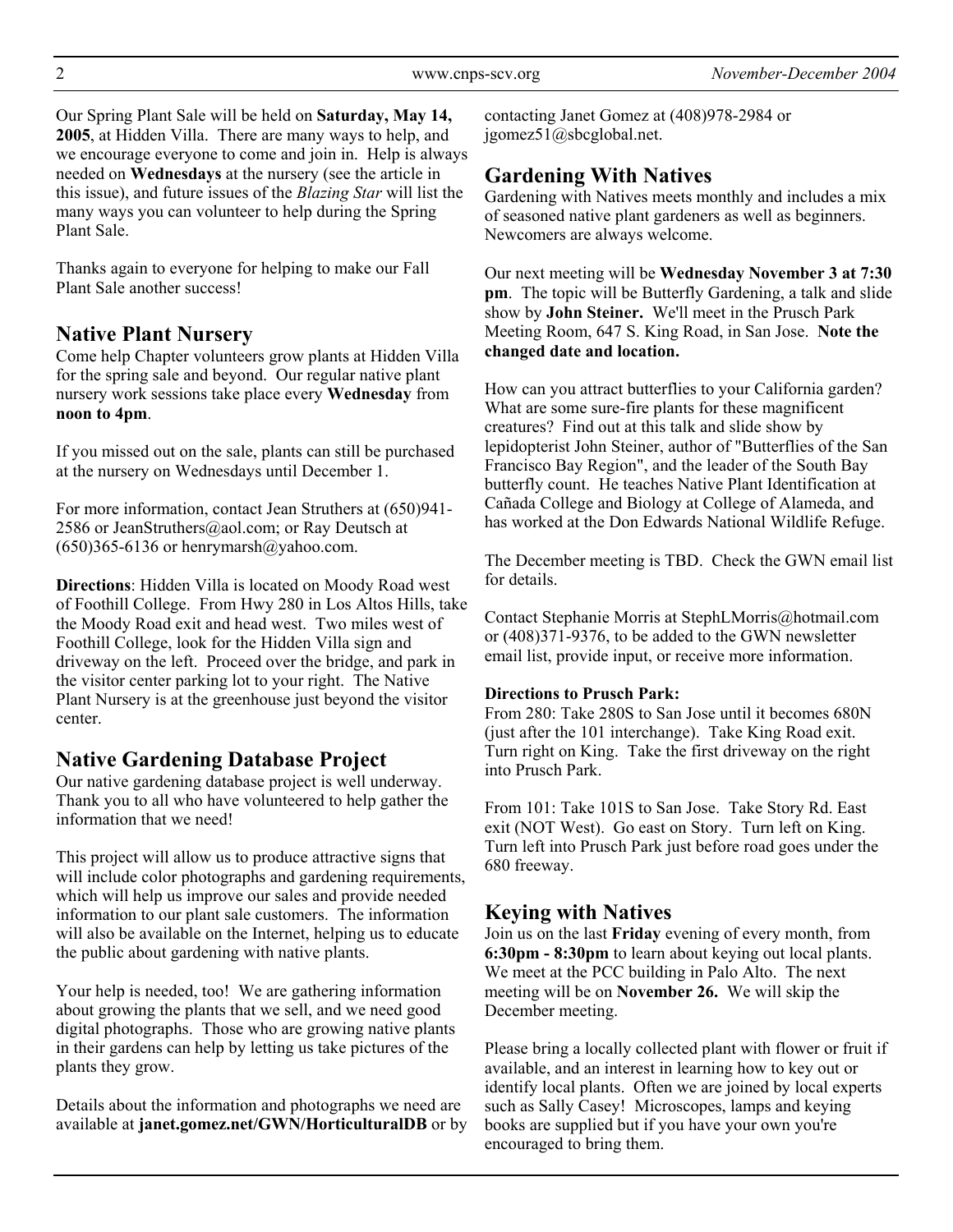Contact David "Tex" Houston for more details, (650)962- 9876 x347 or tex@acterra.org.

#### **Photography Group**

Please join us for the monthly meeting of the Chapter Photography Group. The next meeting will be **Monday, November 8, from 7-9pm** in the Peregrine Room at the PCC in Palo Alto. Carol Hankermeyer will present a slide show featuring the family Pyrolaceae. We will skip the December meeting, and resume in January.

If you have slides, digital images, or prints you would like to share, please bring them. If you would like to be added to the email or phone lists, contact Jerry Welch at  $(408)353-8352$  or jdwelch@yahoo.com.

### **Native Hill News**

Fall is planting and pruning season for gardens in the Bay Area, and the garden maintained by our Chapter at Foothill College is no exception. We have a lot of each to do. There are also some weeds but lots fewer than in former years. The heat and low rainfall plus loss of the automatic drip system caused many casualties over the summer but we are ready to renew and revive the garden.

We are also in need of some special help with various projects: putting together more board and log benches, putting in an irrigation system on the shady side of the hill for the moisture requiring plants, digging a trench to retain and funnel the water that currently runs into the parking lot for a semi-riparian area in the south part of the garden, work on the smaller vernal pond, and also more drip irrigation in various areas. If any of these interest you please call or write Ellie for more information (see contact info below).

Volunteers are always welcome to help with projects and maintenance. The next workdays at Native Hill are:

**Sunday, November 7 Sunday, November 14 Saturday, November 20 Saturday, December 4 Sunday, December 12**

All workdays take place from **9am to noon**. You may bring hand tools (labeled) and a lunch if you wish. The weather should be pleasant and cool for working. Ellie hopes to see both new and old friends.

Call Ellie Gioumousis if you have questions or need directions, at  $(650)494-6276$  or elliegms@uf.znet.com.

#### **Habitat Restoration at Edgewood Park**

Join Ken Himes to help remove invasive exotic plants and protect Edgewood's sensitive habitats. **Friday sessions, at 8:30 am**, occur year-round. Wednesday evening sessions will resume in spring after daylight savings time begins.

Join Ken Himes and crew for a **special weeding session** at Edgewood on **Saturday, November 6 from 9am to Noon**. We will be working on the bristly ox-tongue and Harding grass from the meadows near the West Kiosk.

Meet at the west Edgewood trailhead parking lot, at the intersection of Edgewood Road and Canada Road. If you are late, proceed east on the Edgewood trail 6/10 of a mile to the West Kiosk. Workers will be seen nearby. Bring sunscreen, gloves and liquids.

For more information, including locations for the Friday morning weeding sessions, call Ken at (650)591-8560 or contact John Allen at jcakwa@earthlink.net.

#### **Fremontia Articles by Chapter Members**

Our Chapter members have been publishing in the CNPS Journal *Fremontia*. Recent articles include:

Kathleen Dickey, "Intertidal Monitoring of California Seaweeds," Vol. 32, No. 1 (January, 2004)

Guenther K. Machol, "From Spore to Sporeling: The Birth of a Fern," Vol. 32, No. 2 (April, 2004)

### **PRESIDENT'S MESSAGE**

*by Georgia Stigall*

This will be my last President's Message for our Chapter, as my term ends this calendar year. I want to thank everyone for all of the support, encouragement and help that I have received from our fellow chapter members. Volunteer effort and camaraderie comes in an endless variety of shapes and sizes, all of tremendous value. Often, the "giver" has no idea how one sincere suggestion, or a wellplaced question or friendly challenge, can make a huge difference in encouraging and guiding our collective efforts on behalf of native plants. I have been honored to serve in this capacity, and I hope many more of you will avail yourself of this opportunity. You won't regret it!

Speaking of volunteers, there are so many dedicated and contributing members in our Chapter it would be impossible to list or honor them all. I would, however, like to highlight a particular individual at this time, without whom you might not be holding this newsletter.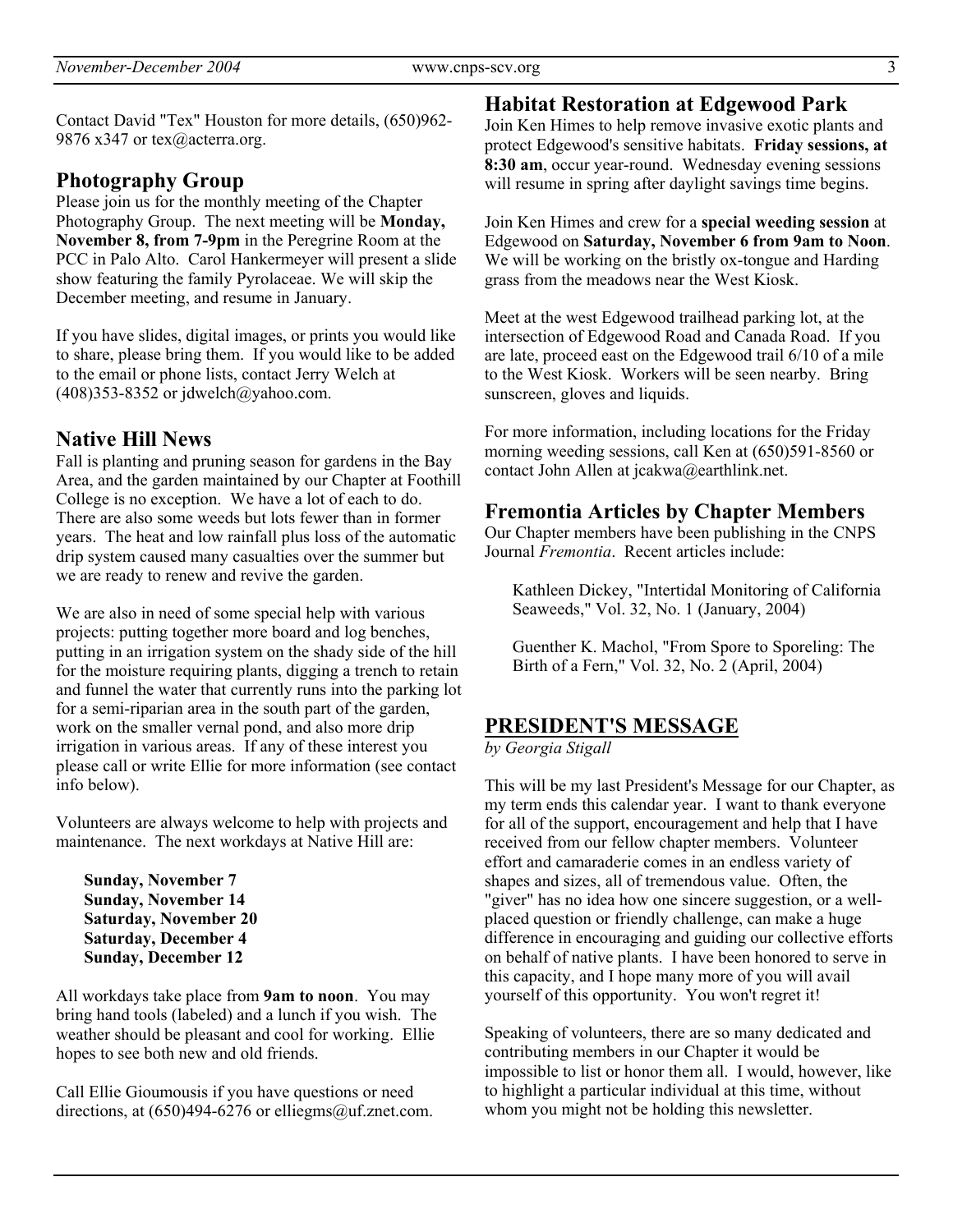Chapter Director-At-Large **Mary Alice Bethel** has been coordinating and hosting the *Blazing Star* mailing parties at her home for many years (in addition to other ways of contributing). This entails logistics planning including pickup of the newsletter from the printer, gathering her band of dedicated helpers, acquiring labels and postage in time for the mailing party and ensuring that our newsletter is delivered to the post office in a timely manner. Volunteering with Mary Alice is always both an educational and fun opportunity, and an additional bonus is that she provides refreshments.

Thanks very much to Mary Alice for everything she has contributed to our Chapter all these years!

## **CHAPTER FIELD TRIPS**

**Chapter field trips** are free and open to the public. They are oriented to conservation, protection and enjoyment of California native plants and wildlife, and we adhere to all rules and guidelines for the lands on which we are visiting.

**In our region it is very important to be prepared for hiking on rugged & steep terrain, wide temperature ranges and rapidly changing conditions at any time of year. All participants should wear sturdy footwear and carry sufficient water, sun protection, food, layers, personal first aid and other supplies you may need. If you have any questions about your ability to participate in a particular field trip, please contact the trip leader in advance.**

#### **Nov. 21 Sun, 9am Berry Creek Falls Loop**

Join co-leaders Ken Himes and Kevin Bryant on this scenic 10.5 mile hike through Big Basin Redwoods State Park. The emphasis of this hike will be to examine the changes in plant communities in this area dominated by redwood forest, and to view the stunningly beautiful waterfalls along Berry Creek.

We'll make a loop on the Sunset and Skyline-to-the-sea Trails, and we may experience some good fall color, especially the big leaf maples.

This moderately strenuous hike has an elevation loss and gain of approx. 500 ft. The hike is expected to last until **4:30pm** and will be at a quicker pace than normal CNPS field trips due to the short day and long distances. Be prepared for weather changes, and wear sturdy shoes good for walking on rocks (near the falls). Dress in layers and bring lunch and liquids.

Meet at the Big Basin Park Headquarters parking lot at **9am**. For more information, call Ken at (650)591-8560, or contact Kevin at (408)353-8824, or mtngreen17@verizon.net.

**Directions:** From San Jose (allow about 90 minutes): Take Hwy. 9 South (can be reached from DeAnza Blvd. exit of Hwy. 85, head south; or Hwy. 9 exit off Hwy. 17 in Los Gatos) over the summit at Hwy. 35, into Santa Cruz County to Hwy. 236. Take Hwy. 236 to the park main headquarters. The is a \$5.00 per vehicle Day Use fee, which is paid at the headquarters building.

### **ANNOUNCEMENTS**

*News and Activities from Other Organizations*

### **New Edition of Edgewood Book Available**

The second edition of *Flowering Plants of Edgewood Preserve* by Toni Corelli has been published and will be available at our November potluck and future events.

## **Jepson Herbarium Weekend Workshops**

The Friends of the Jepson Herbarium are pleased to present a broad range of topics for this year's weekend workshop series. For more information on the workshops, or to register, please consult

**ucjeps.berkeley.edu/jepwkshp.html** or phone Cynthia Perrine, Public Programs Coordinator at the Jepson Herbarium, (510)643–7008.

Here's a list of upcoming workshops. See the website for detailed descriptions and prices.

| <b>Date</b>   | <b>Title</b>                            |
|---------------|-----------------------------------------|
| Nov 13-14     | Introduction to Medicinal Fungi and     |
|               | Herbs                                   |
| Dec 4-5       | Plant Evolution and Diversity           |
| Dec 11,2004   | Reconstructing the Tree of Life         |
| Jan 29-30     | Photoshop for Botanical Photographers   |
| Feb 5         | Diversity and Ecology in the Archaea    |
| Feb 26        | What Happened to "Plants"?              |
| Mar 12-13     | Introduction to Morphology and ID of    |
|               | <b>Flowering Plants</b>                 |
| Mar 19-20     | <b>Basics of Botanical Illustration</b> |
| Mar 26-27     | Introduction to Digital Photography     |
| April 2-3 and | Fifty Plant Families in the Field       |
| April 9-11    |                                         |
| April 23      | Ferns and Flowering Plants              |